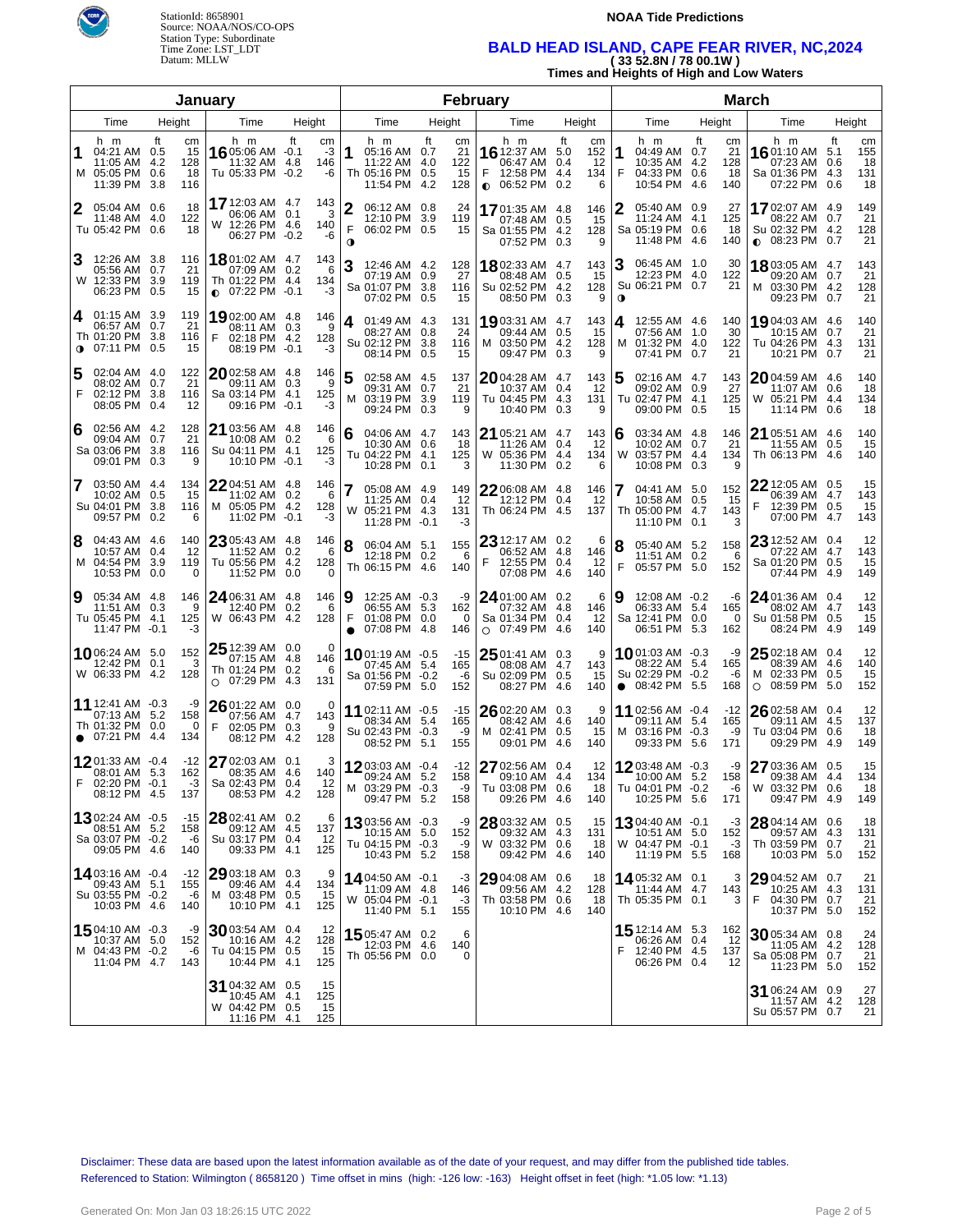



#### **NOAA Tide Predictions**

# **BALD HEAD ISLAND, CAPE FEAR RIVER, NC,2024 ( 33 52.8N / 78 00.1W )**

| (33 34.0N / 70 UU. IW )                  |  |
|------------------------------------------|--|
| Times and Heights of High and Low Waters |  |

|                        |                                                                            |                                                  | <b>April</b>                                                                 |                                                                |                |                                                                             |      | May                          |                                                                             |                                                         |                |                                                                       |           |                             |                                                                              |                         |                             |
|------------------------|----------------------------------------------------------------------------|--------------------------------------------------|------------------------------------------------------------------------------|----------------------------------------------------------------|----------------|-----------------------------------------------------------------------------|------|------------------------------|-----------------------------------------------------------------------------|---------------------------------------------------------|----------------|-----------------------------------------------------------------------|-----------|-----------------------------|------------------------------------------------------------------------------|-------------------------|-----------------------------|
| Height<br>Time<br>Time |                                                                            | Height                                           |                                                                              | Time                                                           |                | Height                                                                      | Time | Height                       |                                                                             | Time                                                    | Height         |                                                                       | Time      |                             | Height                                                                       |                         |                             |
| 1                      | h m<br>12:20 AM<br>07:24 AM 1.0<br>M 01:00 PM 4.2<br>07:02 PM              | Ħ.<br>cm<br>149<br>4.9<br>30<br>128<br>0.8<br>24 | h m<br>1602:34 AM<br>08:48 AM<br>Tu 03:04 PM<br>08:51 PM                     | ft<br>cm<br>140<br>4.6<br>24<br>0.8<br>128<br>4.2<br>27<br>0.9 | 1<br>$\bullet$ | h m<br>01:24 AM 4.9<br>08:09 AM 0.6<br>W 02:08 PM 4.3<br>08:16 PM 0.7       | ft   | cm<br>149<br>18<br>131<br>21 | h m<br>16 02:50 AM<br>08:59 AM<br>Th 03:27 PM 4.2<br>09:12 PM               | ft<br>cm<br>131<br>4.3<br>0.5<br>15<br>128<br>27<br>0.9 | 1              | h m<br>03:22 AM 4.6<br>09:37 AM -0.2<br>Sa 04:05 PM 4.9<br>10:18 PM   | ft<br>0.2 | cm<br>140<br>-6<br>149<br>6 | h m<br>1603:44 AM<br>09:39 AM<br>Su 04:30 PM 4.3<br>10:23 PM                 | Ħ.<br>3.8<br>0.3<br>0.7 | cm<br>116<br>9<br>131<br>21 |
| 2<br>$\bullet$         | 01:30 AM 4.8<br>08:31 AM 0.9<br>Tu 02:14 PM 4.2<br>08:24 PM                | 146<br>27<br>128<br>0.8<br>24                    | 17 03:29 AM 4.5<br>09:41 AM<br>W 03:59 PM 4.3<br>09:49 PM 0.9                | 137<br>0.7<br>21<br>131<br>27                                  | 2              | 02:37 AM 4.8<br>09:09 AM 0.4<br>Th 03:17 PM 4.5<br>09:28 PM 0.5             |      | 146<br>-12<br>137<br>15      | <b>17</b> 03:41 AM 4.2<br>09:46 AM<br>04:19 PM 4.3<br>F<br>10:08 PM         | 128<br>0.5<br>15<br>131<br>24<br>0.8                    | 2              | 04:21 AM 4.5<br>10:31 AM -0.3<br>Su 05:03 PM 5.2<br>11:19 PM 0.1      |           | 137<br>-9<br>158<br>3       | <b>17</b> 04:34 AM<br>10:25 AM 0.2<br>M 05:18 PM 4.5<br>11:17 PM 0.6         | 3.8                     | 116<br>6<br>137<br>18       |
| 3                      | 02:52 AM 4.8<br>09:35 AM 0.8<br>W 03:29 PM 4.4<br>09:43 PM 0.6             | 146<br>24<br>134<br>18                           | <b>18</b> 04:22 AM 4.4<br>10:30 AM 0.6<br>Th 04:53 PM 4.4<br>10:43 PM 0.8    | 134<br>18<br>134<br>24                                         | 3<br>F         | 03:44 AM 4.8<br>10:06 AM 0.2<br>04:22 PM 4.8<br>10:34 PM 0.4                |      | 146<br>6<br>146<br>12        | <b>18</b> 04:31 AM 4.1<br>10:31 AM 0.4<br>Sa 05:10 PM 4.5<br>11:01 PM 0.7   | 125<br>12<br>137<br>21                                  | 3<br>м         | 05:19 AM 4.5<br>11:24 AM -0.4<br>05:59 PM 5.4                         |           | 137<br>$-12$<br>165         | <b>18</b> 05:24 AM 3.8<br>11:11 AM 0.2<br>Tu 06:05 PM 4.6                    |                         | 116<br>6<br>140             |
| 4                      | 04:08 AM 4.9<br>10:34 AM 0.6<br>Th 04:38 PM 4.6<br>10:51 PM 0.4            | 149<br>18<br>140<br>12                           | <b>19</b> 05:14 AM 4.5<br>11:16 AM<br>05:44 PM 4.6<br>F<br>11:35 PM 0.6      | 137<br>0.5<br>15<br>140<br>18                                  | 4              | 04:47 AM 4.8<br>11:00 AM 0.0<br>Sa 05:22 PM 5.2<br>11:36 PM 0.2             |      | 146<br>$\Omega$<br>158<br>6  | 19 05:20 AM 4.1<br>11:15 AM 0.3<br>Su 05:57 PM 4.7<br>11:51 PM 0.6          | 125<br>-9<br>143<br>18                                  | 4              | 12:16 AM  0.0<br>06:14 AM 4.4<br>Tu 12:17 PM -0.4<br>06:52 PM 5.5     |           | 0<br>134<br>$-12$<br>168    | 19 12:09 AM 0.5<br>06:12 AM 3.8<br>W 11:59 AM 0.2<br>06:49 PM 4.8            |                         | 15<br>116<br>6<br>146       |
| 5<br>F                 | 05:14 AM 5.0<br>11:29 AM 0.3<br>05:41 PM 5.0<br>11:53 PM 0.2               | 152<br>9<br>152                                  | 20 06:02 AM 4.5<br>12:00 PM 0.5<br>Sa 06:31 PM 4.8<br>6                      | 137<br>15<br>146                                               |                | 05:45 AM 4.9<br>11:52 AM -0.2<br>Su 06:19 PM 5.5                            |      | 149<br>-6<br>168             | 20 06:07 AM 4.1<br>11:57 AM 0.3<br>M 06:42 PM                               | 125<br>9<br>4.8<br>146                                  |                | $01:11$ AM $-0.1$<br>07:08 AM 4.3<br>W 01:08 PM -0.3<br>07:43 PM 5.5  |           | -3<br>131<br>-9<br>168      | 20 12:59 AM 0.4<br>06:57 AM 3.8<br>Th 12:47 PM 0.1<br>07:31 PM 4.9           |                         | 12<br>116<br>3<br>149       |
| 6                      | 06:13 AM 5.2<br>12:22 PM 0.1<br>Sa 06:39 PM 5.4                            | 158<br>3<br>165                                  | 21 12:23 AM 0.5<br>06:47 AM 4.5<br>Su 12:41 PM 0.4<br>07:15 PM 5.0           | 15<br>137<br>12<br>152                                         | 6<br>M         | 12:34 AM 0.0<br>06:39 AM 4.8<br>12:43 PM -0.3<br>07:12 PM 5.7               |      | $\Omega$<br>146<br>-9<br>174 | 21 12:40 AM 0.5<br>06:51 AM 4.1<br>Tu 12:38 PM 0.3<br>07:23 PM 5.0          | 15<br>125<br>9<br>152                                   | 6<br>$\bullet$ | $02:04$ AM $-0.1$<br>07:59 AM 4.3<br>Th 01:58 PM -0.2<br>08:31 PM 5.4 |           | -3<br>131<br>-6<br>165      | 21 01:48 AM 0.3<br>07:39 AM 3.8<br>F<br>01:35 PM 0.1<br>08:11 PM 5.0         |                         | 9<br>116<br>3<br>152        |
|                        | 12:51 AM 0.0<br>07:06 AM 5.2<br>Su 01:12 PM -0.1<br>07:32 PM 5.7           | 158<br>$-3$<br>174                               | 2201:09 AM 0.5<br>$\Omega$<br>07:28 AM 4.4<br>M 01:19 PM 0.5<br>07:55 PM 5.1 | 15<br>134<br>15<br>155                                         |                | $01:29$ AM $-0.1$<br>07:31 AM 4.8<br>Tu 01:33 PM -0.3<br>08:02 PM 5.8       |      | -3<br>146<br>-9<br>177       | $2201:27$ AM 0.4<br>07:32 AM 4.0<br>W 01:19 PM 0.3<br>08:00 PM 5.0          | 12<br>122<br>9<br>152                                   | F              | $02:54$ AM $-0.1$<br>08:49 AM 4.2<br>02:46 PM -0.1<br>09:19 PM 5.2    |           | -3<br>128<br>$-3$<br>158    | 22 02:35 AM 0.2<br>08:20 AM 3.9<br>Sa 02:23 PM 0.0<br>$O$ 08:51 PM 5.1       |                         | 6<br>119<br>0<br>155        |
| 8<br>$\bullet$         | 01:47 AM -0.2<br>07:56 AM 5.2<br>M 02:01 PM -0.2<br>08:22 PM 5.8           | -6<br>158<br>-6<br>177                           | 23 01:54 AM 0.4<br>08:06 AM 4.4<br>Tu 01:56 PM 0.5<br>$\circ$ 08:30 PM 5.1   | 12<br>134<br>15<br>155                                         | 8              | 02:22 AM -0.1<br>08:21 AM 4.7<br>W 02:22 PM -0.2<br>$\bullet$ 08:51 PM 5.7  |      | -3<br>143<br>-6<br>174       | 23 02:13 AM 0.3<br>08:09 AM 4.0<br>Th 02:00 PM 0.3<br>$O$ 08:32 PM 5.0      | 9<br>122<br>9<br>152                                    | 8              | 03:41 AM 0.0<br>09:40 AM 4.1<br>Sa 03:33 PM 0.1<br>10:06 PM 5.0       |           | 0<br>125<br>3<br>152        | $2303:22$ AM 0.1<br>09:03 AM 4.0<br>Su 03:11 PM 0.0<br>09:33 PM 5.1          |                         | 3<br>122<br>0<br>155        |
| 9                      | 02:40 AM -0.2<br>08:46 AM 5.1<br>Tu 02:48 PM -0.2<br>09:12 PM 5.9          | -6<br>155<br>-6<br>180                           | $2402:36$ AM 0.4<br>08:40 AM 4.3<br>W 02:30 PM 0.5<br>08:58 PM 5.1           | 12<br>131<br>15<br>155                                         | 9              | 03:13 AM -0.1<br>09:11 AM 4.6<br>Th 03:09 PM 0.0<br>09:39 PM 5.6            |      | -3<br>140<br>$\Omega$<br>171 | 24 02:57 AM 0.3<br>08:43 AM 4.0<br>F<br>02:41 PM 0.3<br>09:01 PM            | 9<br>122<br>9<br>5.1<br>155                             | 9              | 04:27 AM 0.1<br>10:32 AM 4.0<br>Su 04:17 PM 0.3<br>10:55 PM 4.8       |           | 3<br>122<br>9<br>146        | 24 04:07 AM 0.0<br>09:51 AM 4.0<br>M 04:01 PM 0.0<br>10:21 PM 5.1            |                         | 0<br>122<br>0<br>155        |
|                        | 1003:31 AM -0.1<br>09:35 AM 5.0<br>W 03:34 PM -0.1<br>10:02 PM 5.8         | -3<br>152<br>-3<br>177                           | $2503:17$ AM 0.5<br>09:08 AM<br>Th 03:03 PM<br>09:18 PM 5.1                  | 15<br>4.2<br>128<br>18<br>0.6<br>155                           | F              | 1004:02 AM 0.1<br>10:03 AM 4.4<br>03:56 PM 0.1<br>10:29 PM 5.3              |      | 3<br>134<br>3<br>162         | $2503:41$ AM 0.3<br>09:16 AM 4.0<br>Sa 03:23 PM 0.3<br>09:34 PM 5.1         | 9<br>122<br>9<br>155                                    |                | 1005:12 AM 0.2<br>11:25 AM 3.9<br>M 05:02 PM 0.5<br>11:43 PM 4.6      |           | 6<br>119<br>15<br>140       | $2504:53$ AM 0.0<br>10:47 AM 4.1<br>Tu 04:52 PM 0.0<br>11:15 PM 5.0          |                         | 0<br>125<br>0<br>152        |
|                        | 11 04:22 AM 0.0<br>10:27 AM 4.7<br>Th 04:20 PM 0.1<br>10:54 PM 5.5         | 143<br>168                                       | $2603:58$ AM 0.5<br>0<br>09:33 AM 4.2<br>F<br>03:37 PM<br>3<br>09:40 PM 5.1  | 15<br>128<br>18<br>0.6<br>155                                  |                | 11 04:51 AM 0.2<br>10:57 AM 4.2<br>Sa 04:42 PM 0.4<br>11:21 PM 5.0          |      | 6<br>128<br>12<br>152        | 26 04:25 AM 0.3<br>09:55 AM 4.0<br>Su 04:07 PM 0.3<br>10:17 PM              | 9<br>122<br>9<br>5.0<br>152                             |                | 11 05:56 AM 0.3<br>12:18 PM 3.9<br>Tu 05:47 PM 0.6                    |           | 9<br>119<br>18              | $26$ 05:40 AM -0.1<br>11:48 AM 4.2<br>W 05:48 PM 0.1                         |                         | -3<br>128<br>3              |
| F                      | 1205:12 AM 0.2<br>11:20 AM 4.5<br>05:08 PM 0.3<br>11:48 PM 5.3             | 137<br>162                                       | 27 04:39 AM 0.6<br>6<br>10:04 AM 4.1<br>Sa 04:14 PM 0.6<br>9<br>10:18 PM 5.1 | 18<br>125<br>18<br>155                                         |                | 1205:39 AM 0.4<br>11:52 AM 4.1<br>Su 05:29 PM 0.6                           |      | 12<br>125<br>18              | 27 05:11 AM 0.3<br>10:46 AM 4.0<br>M 04:56 PM 0.3<br>11:11 PM 5.0           | 9<br>122<br>9<br>152                                    |                | 12 12:31 AM 4.4<br>06:40 AM 0.4<br>W 01:10 PM 3.9<br>06:37 PM 0.7     |           | 134<br>12<br>119<br>21      | 27 12:11 AM 4.9<br>06:29 AM -0.2<br>Th 12:50 PM 4.4<br>06:49 PM 0.2          |                         | 149<br>-6<br>134<br>6       |
|                        | 1306:04 AM 0.4<br>12:16 PM 4.4<br>Sa 05:57 PM 0.6                          | 12<br>134<br>18                                  | 28 05:23 AM 0.6<br>10:49 AM 4.1<br>Su 04:58 PM 0.6<br>11:09 PM 5.0           | 18<br>125<br>18<br>152                                         |                | 13 12:14 AM 4.8<br>06:28 AM 0.5<br>M 12:47 PM 4.0<br>06:20 PM 0.8           |      | 146<br>15<br>122<br>24       | $2805:59$ AM 0.3<br>11:49 AM 4.1<br>Tu 05:52 PM 0.4                         | 9<br>125<br>12                                          |                | 1301:19 AM 4.2<br>07:24 AM 0.4<br>Th 02:00 PM 3.9<br>07:31 PM 0.8     |           | 128<br>12<br>119<br>24      | 28 01:08 AM 4.7<br>07:21 AM -0.3<br>F 01:50 PM 4.6<br>$\bullet$ 07:54 PM 0.3 |                         | 143<br>-9<br>140<br>9       |
|                        | 14 12:43 AM 5.0<br>06:57 AM 0.6<br>Su 01:12 PM 4.2<br>06:52 PM 0.8         | 152<br>18<br>128<br>24                           | 29 06:13 AM 0.7<br>11:46 AM 4.1<br>M 05:51 PM 0.6                            | 21<br>125<br>18                                                |                | 1401:07 AM 4.6<br>07:19 AM 0.6<br>Tu 01:41 PM 4.0<br>07:15 PM 0.9           |      | 140<br>18<br>122<br>27       | 29 12:15 AM 4.9<br>06:51 AM 0.2<br>W 12:57 PM 4.2<br>06:57 PM 0.4           | 149<br>6<br>128<br>12                                   | F              | 14 02:06 AM 4.1<br>08:08 AM 0.4<br>02:50 PM 4.0<br>$0.08:30$ PM 0.8   |           | 125<br>12<br>122<br>24      | 29 02:05 AM 4.5<br>08:15 AM -0.3<br>Sa 02:49 PM 4.8<br>08:58 PM 0.3          |                         | 137<br>-9<br>146<br>9       |
|                        | 1501:39 AM 4.8<br>07:53 AM 0.7<br>M 02:08 PM 4.2<br>$\bullet$ 07:51 PM 0.9 | 146<br>21<br>128<br>27                           | $30$ 12:11 AM 5.0<br>07:09 AM 0.7<br>Tu 12:55 PM 4.2<br>06:59 PM 0.7         | 152<br>21<br>128<br>21                                         |                | 15 01:59 AM 4.4<br>08:09 AM 0.6<br>W 02:35 PM 4.1<br>$\bullet$ 08:14 PM 0.9 |      | 134<br>-18<br>125<br>27      | 3001:20 AM 4.8<br>07:46 AM 0.1<br>Th 02:02 PM 4.4<br>$\bullet$ 08:06 PM 0.4 | 146<br>3<br>134<br>12                                   |                | 1502:55 AM 3.9<br>08:54 AM 0.3<br>Sa 03:40 PM 4.2<br>09:28 PM 0.8     |           | 119<br>9<br>128<br>24       | $3003:02$ AM 4.4<br>09:10 AM -0.4<br>Su 03:47 PM 4.9<br>10:01 PM 0.2         |                         | 134<br>$-12$<br>149<br>6    |
|                        |                                                                            |                                                  |                                                                              |                                                                |                |                                                                             |      |                              | 31 02:22 AM 4.7<br>08:42 AM 0.0<br>03:04 PM 4.6<br>09:14 PM 0.4             | 143<br>0<br>140<br>12                                   |                |                                                                       |           |                             |                                                                              |                         |                             |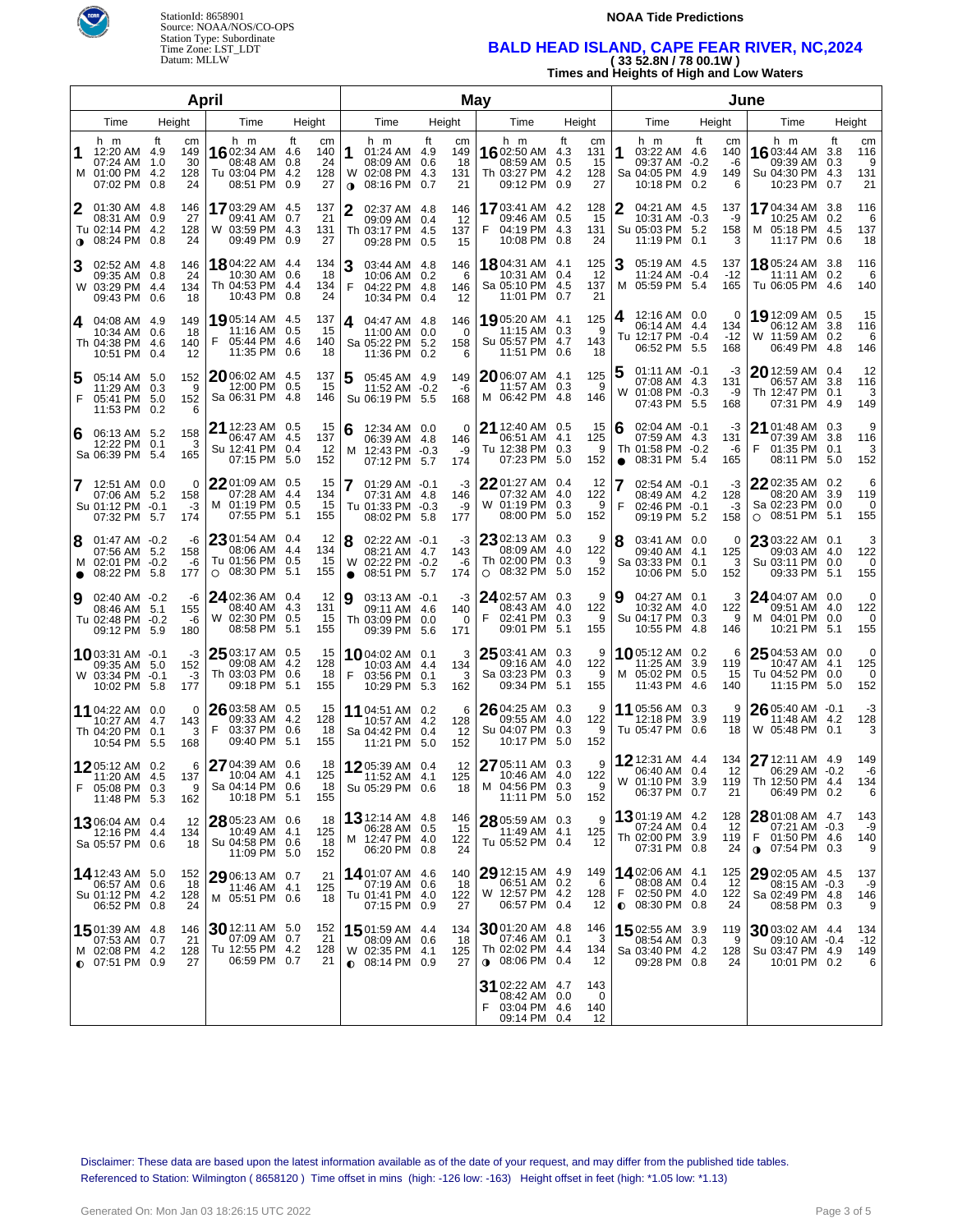

# StationId: 8658901 Source: NOAA/NOS/CO-OPS Station Type: Subordinate Time Zone: LST\_LDT Datum: MLLW

### **NOAA Tide Predictions**

# **BALD HEAD ISLAND, CAPE FEAR RIVER, NC,2024 ( 33 52.8N / 78 00.1W )**

**Times and Heights of High and Low Waters**

| July                |                                                                             |        |                                |                                                                                  |                                          |                |                                                                             |    |                             | <b>August</b>                                                              | <b>September</b>                   |           |                                                                   |                  |                            |                                                                                  |        |                            |
|---------------------|-----------------------------------------------------------------------------|--------|--------------------------------|----------------------------------------------------------------------------------|------------------------------------------|----------------|-----------------------------------------------------------------------------|----|-----------------------------|----------------------------------------------------------------------------|------------------------------------|-----------|-------------------------------------------------------------------|------------------|----------------------------|----------------------------------------------------------------------------------|--------|----------------------------|
|                     | Time                                                                        | Height |                                | Time                                                                             | Height                                   |                | Time                                                                        |    | Height                      | Time                                                                       | Height                             |           | Time                                                              |                  | Height                     | Time                                                                             | Height |                            |
| м                   | h m<br>04:00 AM 4.2<br>10:06 AM -0.4<br>04:45 PM 5.1<br>11:01 PM 0.1        | ft     | cm<br>128<br>$-12$<br>155<br>3 | h m<br>16 03:44 AM 3.7<br>09:32 AM 0.3<br>Tu 04:34 PM 4.4<br>10:42 PM            | ft<br>cm<br>113<br>9<br>134<br>21<br>0.7 | 1              | h m<br>05:36 AM 4.1<br>$11:35$ AM $-0.1$<br>Th 06:17 PM 5.0                 | ft | cm<br>125<br>-3<br>152      | h m<br>1604:56 AM<br>10:57 AM 0.3<br>F<br>05:45 PM 4.9                     | ft<br>cm<br>3.9<br>119<br>9<br>149 | 1         | h m<br>12:52 AM 0.3<br>07:02 AM 4.5<br>Su 12:55 PM<br>07:29 PM    | ft<br>0.2<br>5.0 | cm<br>9<br>137<br>6<br>152 | h m<br>16 12:24 AM 0.3<br>06:28 AM 4.8<br>12:37 PM 0.0<br>м<br>07:02 PM 5.4      | ft     | cm<br>9<br>146<br>0<br>165 |
| 2                   | 04:57 AM 4.2<br>11:00 AM -0.4<br>Tu 05:41 PM 5.1<br>11:57 PM 0.1            |        | 128<br>$-12$<br>155<br>3       | 1704:38 AM 3.7<br>10:28 AM 0.2<br>W 05:26 PM 4.6<br>11:38 PM 0.6                 | 113<br>6<br>140<br>18                    | 2<br>F         | 12:30 AM 0.2<br>06:30 AM 4.2<br>12:27 PM -0.1<br>07:07 PM 5.0               |    | 6<br>128<br>-3<br>152       | 17 12:02 AM 0.6<br>05:55 AM 4.1<br>Sa 11:57 AM 0.1<br>06:38 PM 5.1         | 18<br>125<br>3<br>155              | м         | 01:36 AM 0.3<br>07:48 AM 4.6<br>01:41 PM 0.3<br>08:09 PM 5.0      |                  | 9<br>140<br>9<br>152       | 1701:14 AM 0.1<br>07:21 AM 5.2<br>Tu 01:33 PM -0.1<br>07:51 PM 5.5               |        | 3<br>158<br>$-3$<br>168    |
| 3                   | 05:54 AM 4.1<br>11:54 AM -0.3<br>W 06:35 PM 5.2                             |        | 125<br>-9<br>158               | 18 05:32 AM 3.7<br>11:24 AM 0.2<br>Th 06:16 PM 4.8                               | 113<br>6<br>146                          |                | 01:20 AM 0.1<br>07:21 AM 4.2<br>Sa 01:17 PM 0.0<br>07:53 PM 5.0             |    | 3<br>128<br>$\Omega$<br>152 | <b>18</b> 12:54 AM 0.4<br>06:49 AM 4.4<br>Su 12:55 PM -0.1<br>07:28 PM 5.3 | 12<br>134<br>-3<br>162             | $\bullet$ | 02:17 AM 0.3<br>08:31 AM 4.6<br>Tu 02:24 PM 0.4<br>08:47 PM 4.9   |                  | 9<br>140<br>12<br>149      | 1802:02 AM -0.1<br>08:12 AM 5.4<br>02:27 PM -0.2<br>W<br>08:38 PM 5.5<br>$\circ$ |        | -3<br>165<br>-6<br>168     |
| 4                   | 12:52 AM 0.0<br>06:48 AM 4.1<br>Th 12:47 PM -0.3<br>07:25 PM 5.2            |        | 0<br>125<br>-9<br>158          | <b>19</b> 12:31 AM 0.4<br>06:24 AM 3.8<br>F<br>12:20 PM 0.1<br>07:04 PM 5.0      | 12<br>116<br>3<br>152                    | 4<br>$\bullet$ | 02:06 AM 0.1<br>08:09 AM 4.2<br>Su 02:04 PM 0.1<br>08:36 PM 4.9             |    | 3<br>128<br>3<br>149        | 19 01:43 AM 0.1<br>07:41 AM 4.6<br>M 01:50 PM -0.2<br>$O$ 08:16 PM 5.4     | 3<br>140<br>-6<br>165              | 4<br>W    | 02:54 AM 0.4<br>09:11 AM 4.6<br>03:04 PM 0.5<br>09:22 PM 4.7      |                  | 12<br>140<br>15<br>143     | 1902:49 AM -0.2<br>09:03 AM 5.6<br>Th 03:21 PM -0.1<br>09:27 PM 5.3              |        | -6<br>171<br>-3<br>162     |
| 5<br>F<br>$\bullet$ | 01:43 AM 0.0<br>07:39 AM 4.1<br>01:37 PM -0.2<br>08:13 PM 5.1               |        | 0<br>125<br>-6<br>155          | $20$ 01:22 AM 0.3<br>07:13 AM 4.0<br>Sa 01:14 PM -0.1<br>07:51 PM 5.1            | 9<br>122<br>-3<br>155                    | 5<br>M         | 02:49 AM 0.2<br>08:55 AM 4.2<br>02:47 PM 0.2<br>09:16 PM 4.8                |    | 6<br>128<br>6<br>146        | $20$ 02:31 AM $-0.1$<br>08:32 AM 4.8<br>Tu 02:44 PM -0.2<br>09:03 PM 5.4   | -3<br>146<br>-6<br>165             | 5         | 03:27 AM 0.5<br>09:49 AM 4.6<br>Th 03:43 PM<br>09:54 PM 4.5       | 0.6              | 15<br>140<br>18<br>137     | 2003:35 AM -0.3<br>09:56 AM 5.6<br>F<br>04:13 PM 0.0<br>10:17 PM 5.1             |        | -9<br>171<br>0<br>155      |
| 6                   | 02:32 AM 0.0<br>08:29 AM 4.1<br>Sa 02:25 PM 0.0<br>08:58 PM 5.0             |        | 0<br>125<br>0<br>152           | $21$ 02:11 AM 0.1<br>08:00 AM 4.1<br>Su 02:07 PM -0.2<br>08:36 PM 5.2<br>$\circ$ | 3<br>125<br>-6<br>158                    | 6              | 03:29 AM 0.2<br>09:40 AM 4.2<br>Tu 03:28 PM 0.3<br>09:55 PM 4.7             |    | 6<br>128<br>9<br>143        | 21 03:17 AM -0.2<br>09:24 AM 5.0<br>W 03:36 PM -0.2<br>09:51 PM 5.3        | -6<br>152<br>-6<br>162             | 6<br>F    | 03:57 AM 0.5<br>10:23 AM 4.5<br>04:20 PM 0.8<br>10:21 PM 4.4      |                  | 15<br>137<br>24<br>134     | <b>21</b> 04:22 AM $-0.2$<br>10:51 AM 5.5<br>Sa 05:06 PM 0.2<br>11:12 PM 4.8     |        | -6<br>168<br>6<br>146      |
| 7                   | 03:17 AM 0.1<br>09:18 AM 4.0<br>Su 03:10 PM 0.1<br>09:43 PM 4.8             |        | 3<br>122<br>3<br>146           | 2202:58 AM 0.0<br>08:49 AM 4.3<br>M 02:58 PM -0.2<br>09:23 PM 5.2                | 0<br>131<br>-6<br>158                    | 7              | 04:05 AM 0.3<br>10:23 AM 4.2<br>W 04:08 PM 0.5<br>10:31 PM 4.5              |    | 9<br>128<br>15<br>137       | $22$ 04:03 AM $-0.3$<br>10:18 AM 5.1<br>Th 04:29 PM -0.1<br>10:41 PM 5.1   | -9<br>155<br>-3<br>155             | 7         | 04:22 AM 0.6<br>10:50 AM 4.5<br>Sa 04:57 PM 0.9<br>10:43 PM 4.2   |                  | 18<br>137<br>27<br>128     | 22 05:10 AM 0.0<br>11:50 AM 5.4<br>Su 06:02 PM 0.5                               |        | 0<br>165<br>15             |
| 8                   | 04:00 AM 0.1<br>10:07 AM 4.0<br>M 03:53 PM 0.3<br>10:26 PM 4.7              |        | 3<br>122<br>9<br>143           | $23$ 03:44 AM -0.2<br>09:40 AM 4.4<br>Tu 03:50 PM -0.2<br>10:11 PM 5.2           | -6<br>134<br>-6<br>158                   | 8              | 04:38 AM 0.4<br>11:05 AM 4.2<br>Th 04:46 PM 0.6<br>11:06 PM 4.3             |    | 12<br>128<br>18<br>131      | 2304:49 AM -0.3<br>11:15 AM 5.2<br>F<br>05:23 PM 0.1<br>11:35 PM 4.9       | -9<br>158<br>3<br>149              | 8         | 04:47 AM 0.6<br>11:10 AM 4.5<br>Su 05:37 PM 1.0<br>11:15 PM 4.1   |                  | 18<br>137<br>30<br>125     | 23 12:10 AM 4.6<br>06:02 AM 0.2<br>M 12:50 PM 5.2<br>07:00 PM 0.6                |        | 140<br>6<br>158<br>18      |
| 9                   | 04:41 AM 0.2<br>10:55 AM 3.9<br>Tu 04:34 PM 0.4<br>11:08 PM 4.5             |        | 6<br>119<br>12<br>137          | 24 04:30 AM -0.3<br>10:36 AM 4.5<br>W 04:43 PM -0.1<br>11:02 PM 5.1              | -9<br>137<br>-3<br>155                   | 9<br>F         | 05:08 AM 0.4<br>11:47 AM 4.2<br>05:25 PM 0.8<br>11:40 PM 4.1                |    | 12<br>128<br>24<br>125      | 24 05:37 AM -0.2<br>12:14 PM 5.2<br>Sa 06:20 PM 0.3                        | -6<br>158<br>9                     |           | 05:18 AM 0.6<br>11:45 AM 4.5<br>M 06:25 PM 1.1                    |                  | 18<br>137<br>34            | 24 01:09 AM 4.4<br>06:58 AM 0.4<br>Tu 01:49 PM 5.0<br><b>0</b> 08:00 PM 0.8      |        | 134<br>12<br>152<br>24     |
|                     | 1005:19 AM 0.3<br>11:44 AM<br>W 05:15 PM 0.6<br>11:51 PM 4.3                | 3.9    | 9<br>119<br>18<br>131          | $25$ 05:16 AM $-0.3$<br>11:35 AM 4.7<br>Th 05:38 PM 0.0<br>11:56 PM 4.9          | -9<br>143<br>0<br>149                    |                | 10 05:35 AM 0.5<br>12:27 PM 4.2<br>Sa 06:08 PM 0.9                          |    | 15<br>128<br>27             | $2512:31$ AM $4.6$<br>06:28 AM -0.1<br>Su 01:13 PM 5.1<br>07:20 PM 0.5     | 140<br>-3<br>155<br>15             |           | 1012:01 AM 4.0<br>06:00 AM 0.6<br>Tu 12:37 PM 4.5<br>07:26 PM 1.2 |                  | 122<br>18<br>137<br>37     | 25 02:08 AM 4.3<br>07:59 AM 0.5<br>W 02:48 PM 4.9<br>08:59 PM 0.8                |        | 131<br>15<br>149<br>24     |
|                     | 11 05:55 AM 0.3<br>12:32 PM<br>Th 05:59 PM 0.7                              | 3.9    | 9<br>119<br>21                 | 26 06:03 AM -0.4<br>12:35 PM 4.8<br>F<br>06:36 PM 0.2                            | $-12$<br>146<br>6                        |                | 11 12:16 AM 4.0<br>06:04 AM 0.5<br>Su 01:09 PM 4.2<br>07:00 PM 1.0          |    | 122<br>-15<br>128<br>30     | 26 01:28 AM 4.4<br>07:23 AM 0.0<br>M 02:11 PM 5.0<br>$0.08:22$ PM 0.6      | 134<br>$\Omega$<br>152<br>18       | $\bullet$ | 11 12:58 AM 3.9<br>06:55 AM 0.7<br>W 01:45 PM 4.5<br>08:33 PM 1.2 |                  | 119<br>21<br>137<br>37     | 26 03:06 AM 4.3<br>09:00 AM 0.5<br>Th 03:44 PM 4.8<br>09:55 PM 0.7               |        | 131<br>15<br>146<br>21     |
| F                   | 12 12:34 AM 4.1<br>06:31 AM 0.3<br>$01.19$ PM $40$<br>06:48 PM 0.8          |        | 125<br>9<br>122<br>24          | <b>27</b> 12:51 AM 4.7<br>06:54 AM -0.3<br>Sa 01:33 PM 4.9<br>07:38 PM 0.3       | 143<br>-9<br>149<br>9                    |                | 12 12:59 AM 3.9<br>06:44 AM 0.5<br>M 01:55 PM 4.2<br>$\bullet$ 08:02 PM 1.0 |    | 119<br>15<br>128<br>30      | 27 02:26 AM 4.3<br>08:22 AM 0.1<br>Tu 03:10 PM 5.0<br>09:23 PM 0.6         | 131<br>3<br>152<br>18              |           | 1202:05 AM 3.9<br>08:08 AM 0.7<br>Th 03:02 PM 4.6<br>09:37 PM 1.1 |                  | 119<br>21<br>140<br>34     | 27 04:03 AM 4.3<br>09:58 AM 0.5<br>04:39 PM 4.8<br>F<br>10:47 PM 0.5             |        | 131<br>15<br>146<br>15     |
|                     | 1301:17 AM 4.0<br>07:08 AM 0.3<br>Sa 02:06 PM 4.0<br>$\bullet$ 07:44 PM 0.9 |        | 122<br>9<br>122<br>27          | 28 01:47 AM 4.5<br>07:49 AM -0.3<br>Su 02:31 PM 4.9<br>$0.08:41$ PM 0.4          | 137<br>-9<br>149<br>12                   |                | 1301:51 AM 3.8<br>07:37 AM 0.5<br>Tu 02:48 PM 4.3<br>09:07 PM 1.0           |    | 116<br>15<br>131<br>30      | 28 03:24 AM 4.2<br>09:22 AM 0.2<br>W 04:08 PM 4.9<br>10:20 PM 0.5          | 128<br>6<br>149<br>15              | F         | 1303:18 AM 4.0<br>09:26 AM 0.6<br>04:12 PM 4.8<br>10:37 PM 0.9    |                  | 122<br>18<br>146<br>27     | 28 04:58 AM 4.4<br>10:52 AM 0.5<br>Sa 05:30 PM 4.9<br>11:35 PM 0.4               |        | 134<br>15<br>149<br>12     |
|                     | 1402:03 AM 3.8<br>07:49 AM 0.3<br>Su 02:54 PM 4.1<br>08:45 PM 0.9           |        | 116<br>9<br>125<br>27          | $2902:44$ AM $4.3$<br>08:45 AM -0.2<br>M 03:29 PM 5.0<br>09:43 PM 0.4            | 131<br>-6<br>152<br>12                   |                | <b>14</b> 02:50 AM 3.7<br>08:43 AM 0.5<br>W 03:47 PM 4.5<br>10:09 PM 0.9    |    | 113<br>15<br>137<br>27      | 29 04:22 AM 4.2<br>10:20 AM 0.2<br>Th 05:04 PM 4.9<br>11:14 PM 0.4         | 128<br>-6<br>149<br>12             |           | 14 04:28 AM 4.2<br>10:36 AM<br>Sa 05:15 PM 5.0<br>11:32 PM 0.6    | 0.4              | 128<br>12<br>152<br>18     | 29 05:51 AM 4.6<br>11:43 AM 0.4<br>Su 06:17 PM 4.9                               |        | 140<br>12<br>149           |
|                     | 1502:52 AM 3.7<br>08:38 AM 0.3<br>M 03:43 PM 4.2<br>09:45 PM 0.8            |        | 113<br>9<br>128<br>24          | $30$ 03:41 AM 4.2<br>09:43 AM -0.2<br>Tu 04:27 PM 5.0<br>10:42 PM 0.3            | 128<br>-6<br>152<br>9                    |                | <b>15</b> 03:54 AM 3.8<br>09:52 AM 0.4<br>Th 04:47 PM 4.7<br>11:07 PM 0.8   |    | 116<br>12<br>143<br>24      | <b>30</b> 05:19 AM 4.3<br>$11:15$ AM $0.2$<br>F.<br>05:57 PM 5.0           | 131<br>-6<br>152                   |           | <b>15</b> 05:31 AM 4.5<br>11:38 AM 0.2<br>Su 06:11 PM 5.3         |                  | 137<br>6<br>162            | 30 12:20 AM 0.4<br>06:39 AM 4.7<br>12:31 PM 0.4<br>M<br>07:00 PM 4.9             |        | 12<br>143<br>12<br>149     |
|                     |                                                                             |        |                                | 31 04:39 AM 4.1<br>10:40 AM -0.2<br>W 05:24 PM 5.0<br>11:37 PM 0.2               | 125<br>-6<br>152<br>6                    |                |                                                                             |    |                             | 31 12:05 AM 0.4<br>06:12 AM 4.4<br>Sa 12:06 PM 0.2<br>06:45 PM 5.0         | 12<br>134<br>6<br>152              |           |                                                                   |                  |                            |                                                                                  |        |                            |